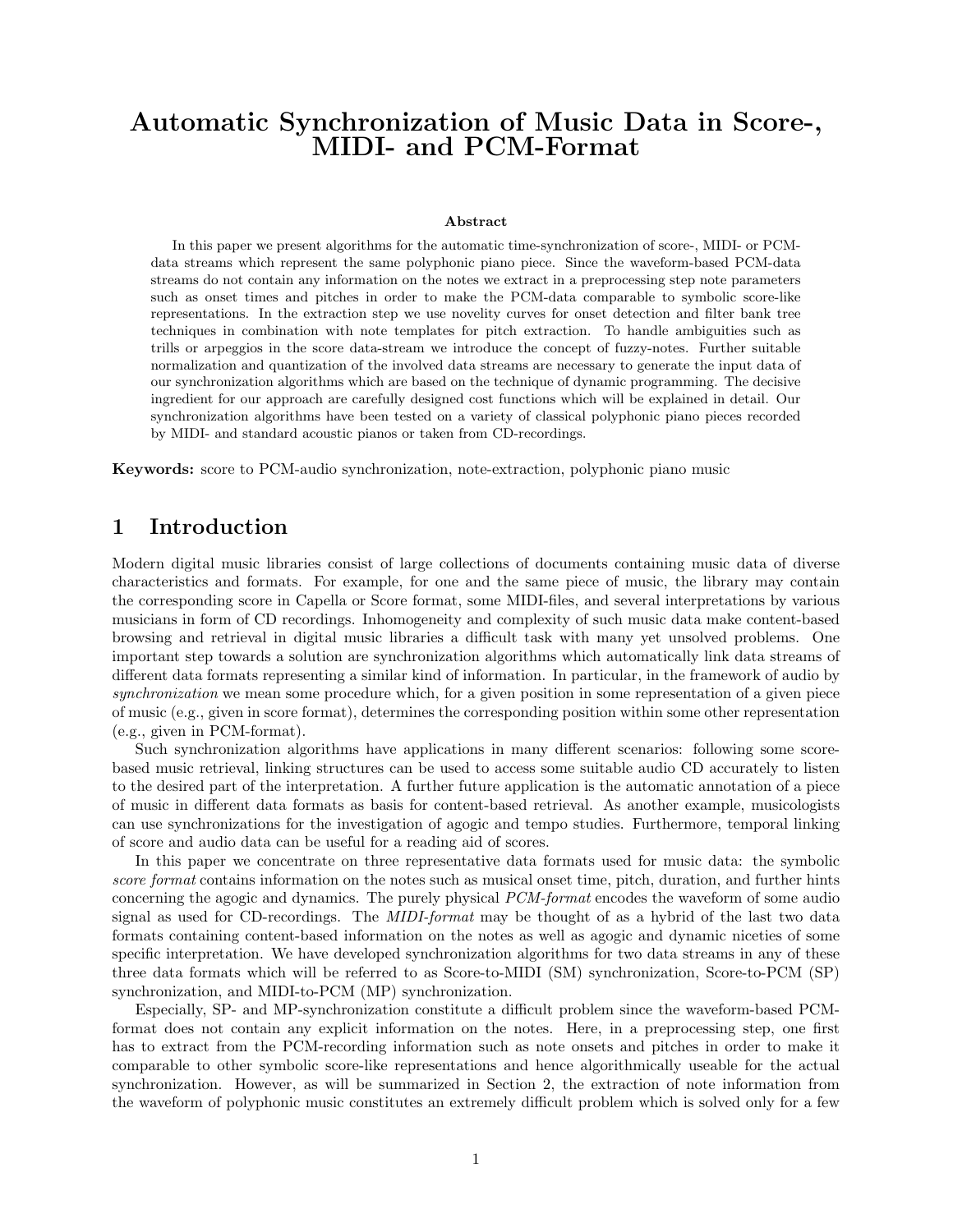special cases. Especially, in the most general case of orchestral music the extraction problem not to mention the transcription problem is a largely open problem which seems to be unfeasible. In our research, we have concentrated on polyphonic piano music. In contrast to many other research projects we do not restrict ourselves to PCM-data generated by MIDI-pianos. Instead we allow PCM-data generated by any acoustic piano, e.g., music data from a piano CD. This in general extremely complex data leads to many erroneous extraction results which would not be acceptable when treated as a transcription into some score-like format of the original piece of music. However, the extracted data — even from very complex piano pieces — is good enough to ensure success in view of the synchronization problem.

The rest of this paper is organized as follows. After some review of related problems and links to the relevant literature in Section 2, we summarize in Section 3 our system for the extraction of musically relevant parameters from PCM-data streams. The actual synchronization algorithms are described in Section 4. Crucial for the algorithms is further preprocessing of the Score-, MIDI-, and extracted data used as the input data of the matching algorithm, which is based on carefully designed cost functions and which uses the technique of dynamic programming. Finally, Section 5 contains some examples and a summary of our experiments and Section 6 closes with concluding remarks.

# 2 Background and Related Work

There are a number of synchronization problems in music which have been the focus of various research activities, but which differ to a greater or lesser extent to the one discussed in this paper. In this section, we give references to some papers which address related problems and which, in part, apply similar approaches for their solution. Due to space limitation we are only able to give a small choice of the relevant literature.

Dannenberg et. al. describe in [3] and [4] one of the first algorithms for automatic music accompaniment reducing the synchronization problem to an LCS (longest common subsequence) problem which is solved using dynamic programming. Raphael [12] has developed a system for automatic musical accompaniment of an oboe based on Hidden Markov Models. Desain et. al. describe in [5] some general sequential and tree-based score-performance matching algorithms. A similar problem addresses Large in [9] using dynamic programming to study music production errors. In all of those approaches the data streams involved in the synchronization problem either explicitly contain score-like note parameters or only consist of monophonic music so that the note parameters are comparatively clean and error free. In our scenario, however, we also allow PCM-data of complex polyphonic piano music where there are no such explicit and clean parameters.

The extraction itself of such score-like note parameters from waveform-based PCM-data constitutes an active research area with many unsolved problems. As an example, we mention the approach of Raphael [13] who uses Hidden Markov Models to transcribe polyphonic piano music. Klapuri et. al. [10] use moving-average techniques to extract note pitches in polyphonic musical signals. As is also mentioned by the authors, the extraction of such parameters in polyphonic music still leaves a lot of work to do. Foote [7] uses the concept of the so-called novelity score to automatically segment audio recordings. In Section 3 we use a similar technique to extract candidates of onset times. Bobrek et. al. [2] use filter bank techniques in combination with note templates for the transcription of polyphonic piano music. We have modified their approach to extract the pitches of the previously determined onset candidates.

Finally, we want to mention the comprehensive book [11] by Mazzola who gives, among many related topics, a detailed account on local tempo variations resulting from expressiveness in performances.

### 3 Feature Extraction

In this section we summarize our system for extracting note parameters from the PCM-data stream. Using several established tools from audio signal processing, our main contributions are a refined template matching algorithm for polyphonic pitch extraction and a two-step algorithm for note onset detection.

Figure 1 shows the overall feature extraction algorithm. An input PCM-signal is transformed to a subband representation using a multirate filterbank. Simultaneously, a two-stage peak-picking algorithm detects probable note onset positions. According to those onset positions, the subband representation is split into time intervals. For each interval, we calculate an energy vector with components corresponding to the subbands: each component contains the total energy within the interval of the respective subband.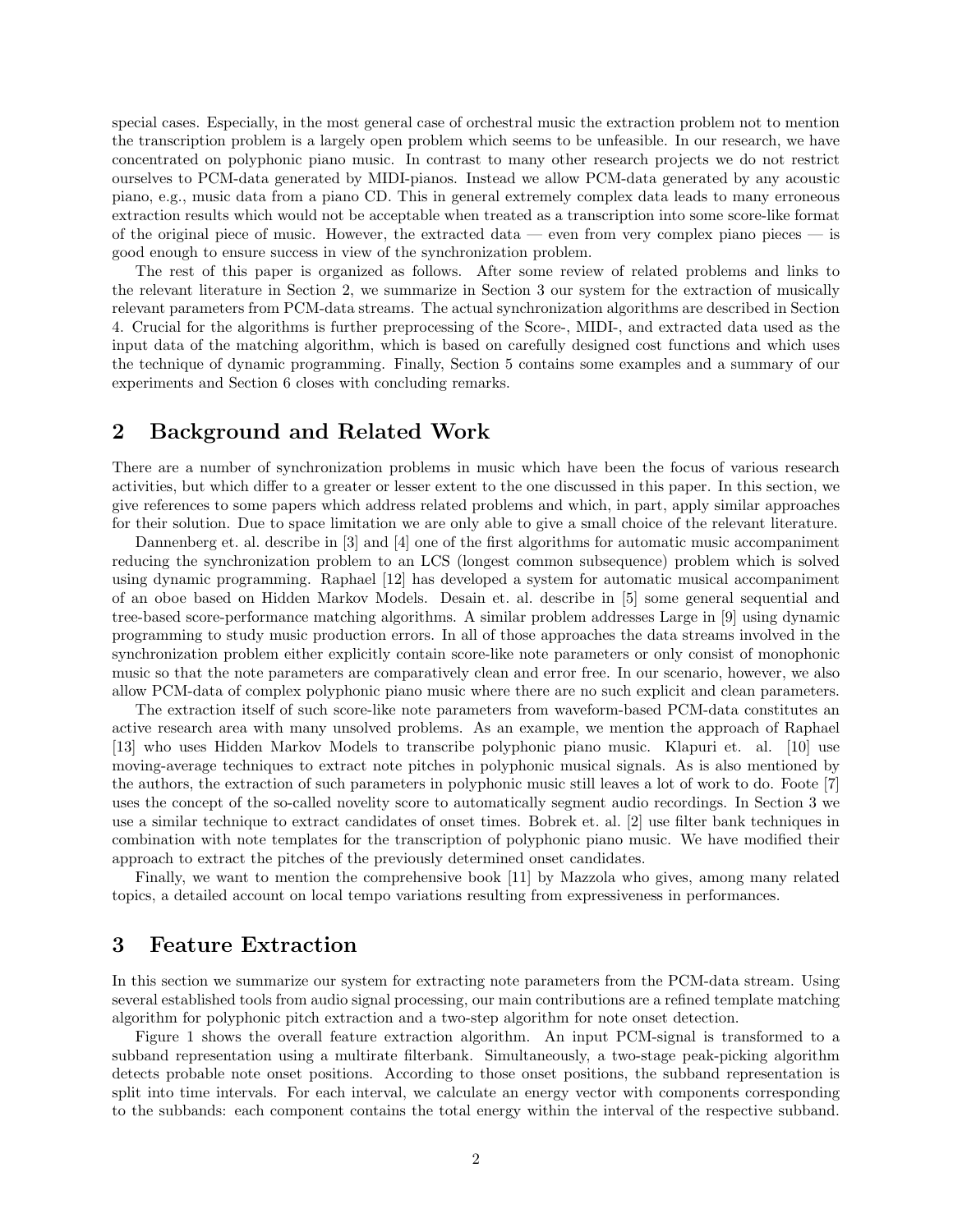

Figure 1: Diagram of the feature extraction algorithm.

Then, for each energy vector a pitch extraction based on a template matching algorithm is performed. The pitch extraction yields a set of notes for the corresponding time interval. The feature extraction algorithm outputs a note object for each note in each time interval, where a note object consists of an onset time and a pitch information.

We now briefly discuss the components of our algorithm. For onset detection, we first calculate a novelity curve (similarly to [6]) of the input signal. This step basically consists of a short time Fourier transform with a step size of 23 ms, where for each step a novelity value is calculated by summing over the absolute changes of the last two steps' magnitude spectra. Peaks in the resulting novelty curve constitute candidate onset times. As the time-resolution of 23 ms is very rough, a postprocessing of all candidate onset-times is performed based on linear prediction. In linear predictive coding (LPC), the harmonic parts of a signal segment are summarized in a few prediction coefficients which may in turn be used to predict the short-time signal behavior. A method proposed in [8] compares ratios of prediction errors resulting from crossover predictions of neighboring signal segments to detect significant signal changes. We adopt this method to increase the time resolution of our candidate onset times to about 10 ms.

The simultaneously applied subband filterbank transforms the input signal into  $M = 224$  subband signals. The filterbank is realized by a tree structured cascade of orthogonal 2-band filterbanks. The tree structure of the filterbank — and hence the frequency ranges of the subbands — are chosen such that the fundamental frequency of at most one piano note (well-tempered tuning) falls into one subband. This guarantees that in the subsequent template matching algorithm templates can be uniquely assigned to energy vectors. For further details on the filter bank tree structure we refer to [2].

For pitch detection, template matching is performed w.r.t. a template data base (TDB) consisting of one template for each musical note. A template is an M-point vector representing the energy distribution of a certain note over the above subbands. The templates were recorded using a Yamaha GranTouch E-Piano. We furthermore evaluated templates generated by two acoustic pianos (Steinway and Schimmel). However, the E-Piano's templates turned out to be the most robust for our purposes.

Starting with an initial energy vector, our template matching algorithm roughly tries to select a template from the TDB which optimally fits the energy vector w.r.t. a certain criterion. If successful, a corresponding energy fraction is subtracted from the energy vector to yield a modified vector, which is used to recurse the procedure until the remaining residual energy falls under some lower bound. We used the following criterion for selecting a template which optimally fits an energy vector  $E \in \mathbb{R}^M$ : find the lowest subband index k such for selecting a template which optimally fits an energy vector  $E \in \mathbb{R}^{n+1}$ : find the lowest subband mdex k such that  $E(k) \ge (c/M) \sum_{i=1}^{M} |E(i)|$  (for some suitable prior constant c). If such a k exists, search the TDB a template  $S_k$  with fundamental frequency in this subband. If E contains  $S_k$  to a significant extent, select  $S_k$  as a matching template. In [2] the authors, instead of using the lowest significant subband, choose the subband containing the highest energy component for selecting the template. However, in our experiments this criterion turned out to yield several octave interval errors in pitch detection, especially when applied to recordings from acoustic pianos.

To conclude this section we note that our algorithms require a careful choice of parameters (e.g., thresholds for template extraction, peak picking, or the minimum inter-onset interval). A detailed discussion is beyond the scope of this paper. For further details, we refer to [1].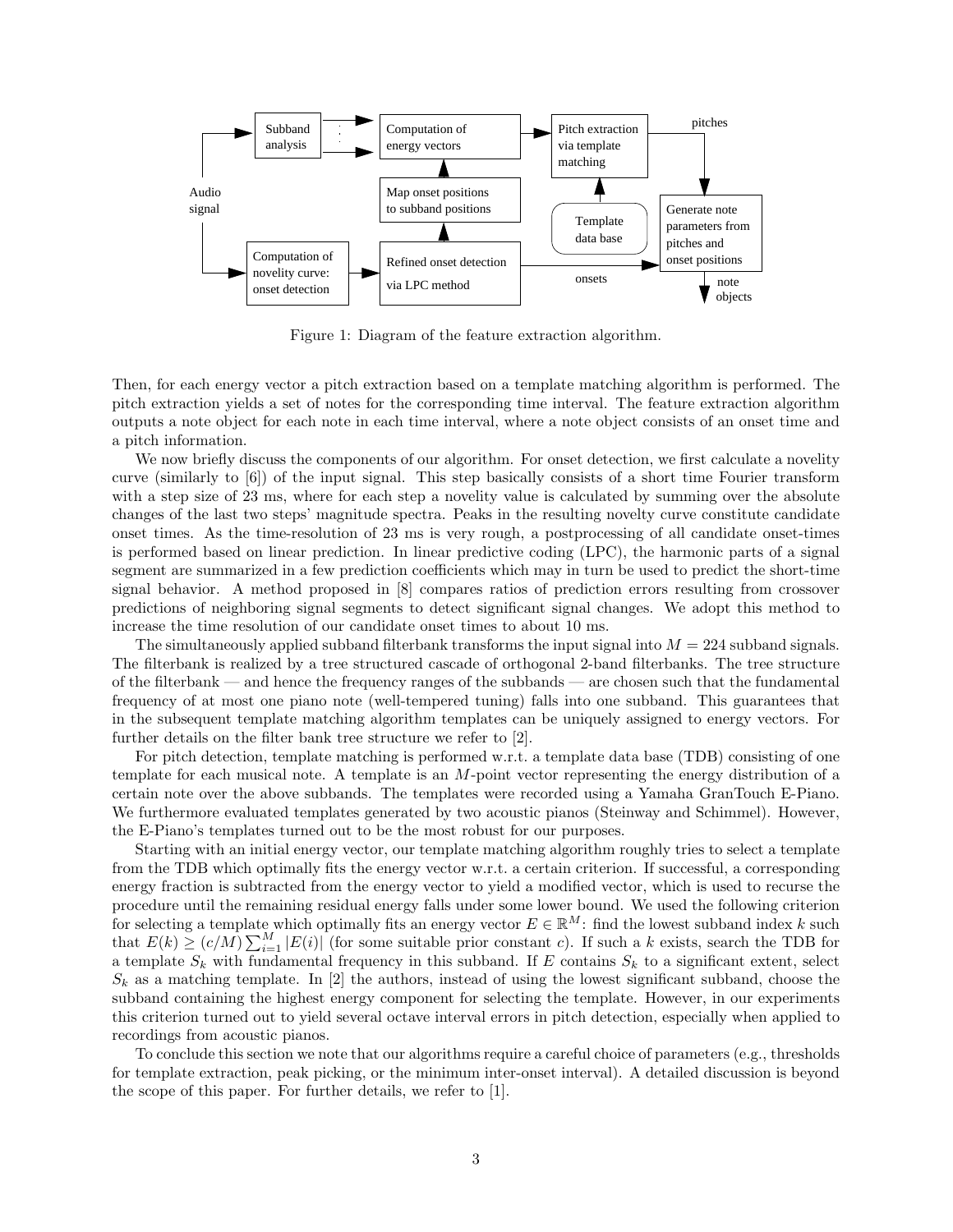# 4 Synchronization Algorithms

In this section we describe the actual synchronization algorithms. Due to space limitation, we only consider the case of a score- and a PCM-data stream (SP-synchronization). The other cases such as SM- or MPsynchronization are even easier or can be done in a similar fashion (see [1]).

First, we discuss how to preprocess the score data which is assumed to exist in electronic form (e.g., as a file in the Capella format). We distinguish between two kinds of note objects: explicit and implicit ones. For explicit objects all note parameters such as measure, beat, duration, and pitch are given explicitly. In view of the synchronization algorithm we only use the musical onset time and pitch. We represent each explicit note object by a tuple  $(e, p) \in \mathbb{Q} \times [0:127]$ , where  $[a:b] := \{a, a+1, \ldots, b\}$  for integers a and b. Here, we identify a pitch with the corresponding MIDI pitch given by an integer between 0 and 127. Furthermore, the musical onset time  $e \in \mathbb{Q}$  is computed by  $e = r \cdot (m-1) + b$  if the piece of music has r beats per measure, where  $m \in \mathbb{N}$  and  $b \in \mathbb{Q}$  denote the measure and beat respectively of the explicit note object. For example, the first and fourth explicit note object in the right hand of the Aria (Fig. 2) are given by (0, 79) and (2.75, 83) respectively.



Figure 2: First four measures of the Aria con Variazioni by J. S. Bach, BWV 988.

By an *implicit* note object we understand notes or a group of notes with some additional specification such as a trill, an arpeggio or grace notes. Implicit objects allow different realizations, depending on the epoch and the actual interpretation. To get this ambiguity under control we introduce the concept of a fuzzy note. A *fuzzy note* is defined to be a tuple  $(e, H)$  consisting of some onset time  $e \in \mathbb{Q}$  and some set of alternative pitches  $H \subset [0:127]$ . Then an implicit note object, such as a trill, is represented by the musical onset time of a certain main note and the set of all pitches appearing in a possible realization of this object (see Fig. 3 for an illustration). For example, the third note object of the first measure in the right hand of the Aria (Fig. 2) is given by  $(3, \{79, 81\})$ .



Figure 3: Appoggiatura and trill, (a) notation, (b) possible realization, (c) fuzzy note, (d) encoding.

Using this encoding we may assume that a score is given by some subset  $S \subset \mathbb{Q} \times 2^{[0:127]} \times 2^{[0:127]}$ , where  $2^{[0:127]}$  denotes the set of all subsets of  $[0:127]$ . Here, in a triple  $(e, H_0, H_1) \in S$  the subset  $H_0 \subset 2^{[0:127]}$ consists of all pitches of explicit note objects having musical onset time e and similarly the subset  $H_1 \subset 2^{[0:127]}$ consists of all pitches of implicit note objects having musical onset time e.

We now turn to the data stream given in PCM-format. As described in Section 3, we extract a set of possible candidates of note objects given by their physical onset times and pitches (including in general erroneous objects). In view of the synchronization it is useful to further process this extracted data by quantizing the onset times. Simply speaking, we pool all note objects by suitably adjusting those physical onset times which only differ by some small value — e.g., smaller than some suitably chosen  $\Delta > 0$  — since these note objects are likely to have the same musical onset time in the corresponding score format. After quantization we also may assume that the extracted PCM-data is given by some subset  $P_{\Delta} \subset \mathbb{Q} \times 2^{[0:127]}$ .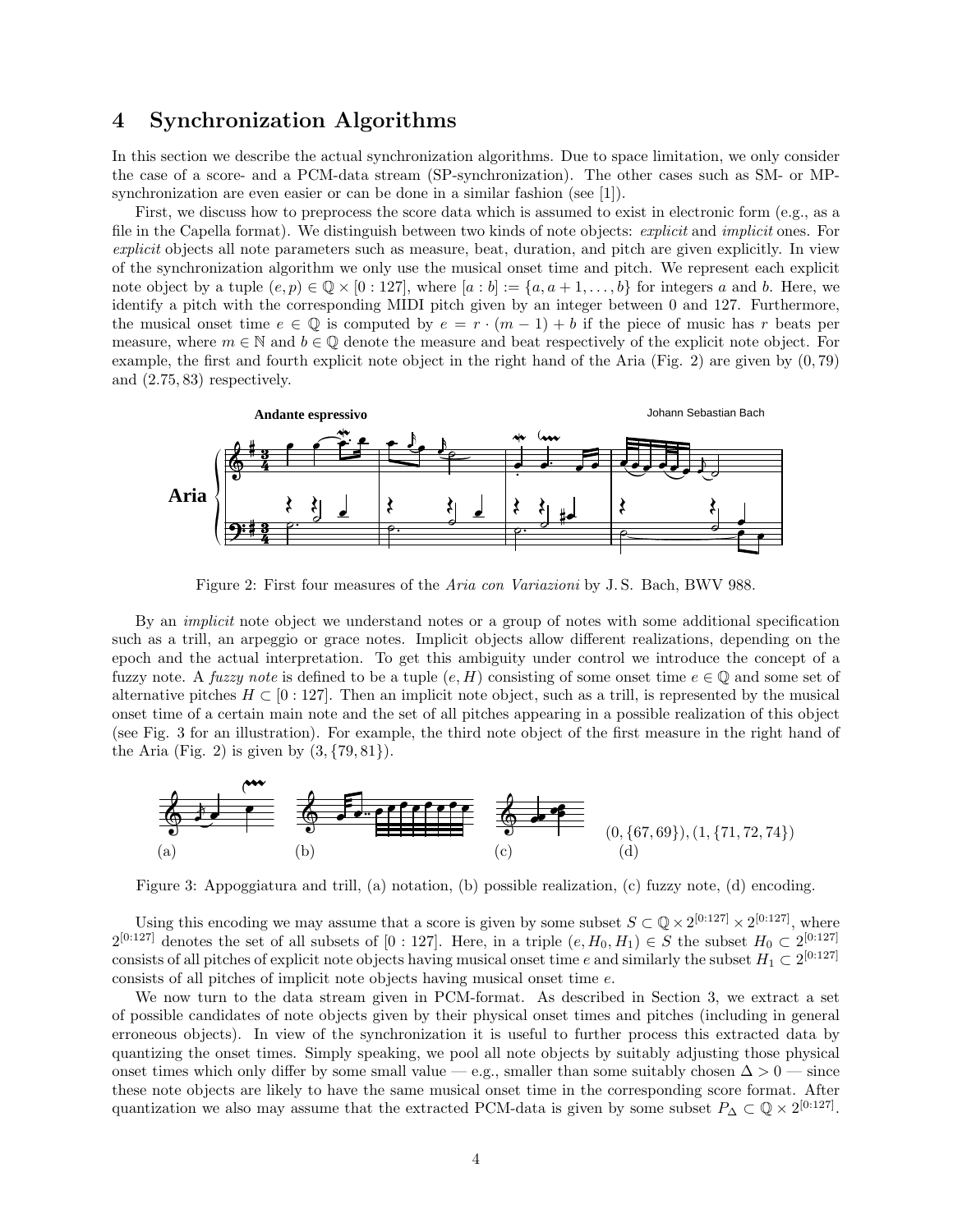Note that in the PCM-case there are only explicit note objects.

Altogether, we may assume that the score and the  $\Delta$ -quantized extracted PCM-data are given by the sets

 $S = [(s_1, S_{01}, S_{11}), \ldots, (s_s, S_{0s}, S_{1s})]$  and  $P_{\Delta} = [(p_1, P_{01}), \ldots, (p_p, P_{0p})]$ .

Here, the  $s_i, 1 \leq i \leq s$ , denote the musical onset times and the  $p_j, 1 \leq j \leq p$ , denote quantized physical onset times. Furthermore,  $S_{0i}$ ,  $S_{1i}$ ,  $P_{0j} \subset [0:127]$  are the respective sets of pitches for the explicit and implicit objects.

On the basis of S and  $P_{\Delta}$  we now accomplish the SP-synchronization. Since the score and the PCM-data represent the same piece of music, it is reasonable to assume  $s_1 = p_1 = 0$  by possibly shifting the onset times. Now, the goal is to partially link the onset times  $s_1, \ldots, s_s$  to  $p_1, \ldots, p_p$  by maximizing the matches of the corresponding pitch sets. In the following, we formalize this approach.

Definition 4.1. A score-PCM-match (SP-match) of S and  $P_{\Delta}$  is defined to be a partial map  $\mu$ : [1 : s] →  $[1:p]$ , which is strictly monotonously increasing on its domain satisfying  $(S_{0i} \cup S_{1i}) \cap P_{0\mu(i)} \neq \emptyset$  for all  $i \in \text{Domain}(\mu)$ .

This definition needs some explanations. The fact that objects in S or  $P_{\Delta}$  may not have a counterpart in the other data stream is modeled by the requirement that  $\mu$  is only a partial function and not a total one. The monotony of  $\mu$  reflects the requirement of faithful timing: if a note in S precedes a second one this also should hold for the  $\mu$ -images of these notes. Finally, the requirement  $(S_{0i} \cup S_{1i}) \cap P_{0\mu(i)} \neq \emptyset$  prevents that onset times are linked which are completely unrelated with respect to their pitches.

Obviously, there are many possible SP-matches between S and  $P_{\Delta}$ . By means of some suitable cost function we can compare different matches. The goal is then to compute an SP-match minimizing the cost function. To simplify the notation we identify the partial function  $\mu$  with its graph Graph $(\mu)$  :=  $\{(i_1, j_1), \cdots, (i_\ell, j_\ell)\}\)$ , where  $\{i_1 < \cdots < i_\ell\} \subseteq [1 : s]$  and  $\{j_1 = \mu(i_1) < \cdots < j_\ell = \mu(i_\ell)\} \subseteq [1 : p]$ . In the following definition we assign costs to each SP-match  $\mu$ . In this, we make use of a parameter vector  $\pi := (\alpha, \beta, \gamma, \delta, \zeta, \Delta) \in \mathbb{R}_{\geq 0}^6$  consisting of six real parameters which will be specified later.

**Definition 4.2.** With respect to the parameter vector  $\pi := (\alpha, \beta, \gamma, \delta, \zeta, \Delta) \in \mathbb{R}_{\geq 0}^6$  the *SP-cost* of an SPmatch  $\mu$  between some score S and some  $\Delta$ -quantized set  $P_{\Delta}$  of the corresponding PCM-document is defined as

$$
C_{\pi}^{\rm SP}(\mu|S, P_{\Delta}) := \alpha \cdot \sum_{(i,j) \in \mu} \left( |S_{0i} \setminus P_{0j}| + \lambda(i,j) \right) + \beta \cdot \sum_{(i,j) \in \mu} \left( |P_{0j} \setminus (S_{0i} \cup S_{1i})| + \rho(i,j) \right) + \gamma \cdot \sum_{k \notin \text{Domain}(\mu)} \left( |S_{0k}| + \sigma(k) \right) + \delta \cdot \sum_{t \notin \text{Image}(\mu)} |P_{0t}| + \zeta \cdot \sum_{(i,j) \in \mu} \left| s_i - p_j \cdot \ell(S) / \ell(P) \right|.
$$

This definition also requires some explanations. The sum corresponding to the factor  $\alpha$  represents the cost of the non-matched explicit and implicit note objects of the score S. To be more accurate, the cardinality  $|S_{0i} \rangle P_{0j}|$  measures the cost arising from the difference of the set of explicit note objects at the *i*th onset time of S and the set of explicit quantized note objects at the jth onset time of  $P_{\Delta}$ . Furthermore,  $\lambda(i, j)$  is defined to be 1 if and only if the score S has an implicit note object at the *i*th onset time and  $P_{\Delta}$  has no counterpart at the jth onset time, i.e.,  $S_{1i} \neq \emptyset$  and  $S_{1i} \cap P_{0j} = \emptyset$ . In all other cases  $\lambda(i, j)$  is defined to be 0. Next, we consider the sum corresponding to the factor  $\beta$ . The first summand in the brackets measures the cost of (possibly erroneously) extracted notes at the jth physical onset time whose pitches do not lie in  $S_{0i} \cup S_{1i}$ . Furthermore,  $\rho(i, j)$  is defined to be  $|P_{0j} \cap S_{1i}| - 1$  if  $P_{0j} \cap S_{1i} \neq \emptyset$ . Otherwise  $\rho(i, j)$  is defined to be 0. In other words, for the implicit note objects only one match is free of cost whereas each additional match is penalized. (This is motivated by the idea that all notes belonging to some realization of a fuzzy note are expected to have pairwise distinct physical onset times.) The sum corresponding to  $\gamma$  accounts for all onset times of the score which do not belong to the match  $\mu$ . The first term within the brackets counts the number of explicit note objects at the kth onset time,  $k \notin \text{Domain}(\mu)$ . Furthermore,  $\sigma(k)$  is defined to be 1 if there is a non-matched implicit note object and 0 if there is no implicit note object at the kth onset time. (The idea is that a non-matched fuzzy note should only be penalized by 1 since it only represents a set of alternatives.) The sum corresponding to  $\delta$  accounts for the cost of those notes in  $P_{\Delta}$  which do not have a counterpart in S. Finally, the last sum corresponding to  $\zeta$  measures some kind of adjusted  $\ell^1$ -distance (also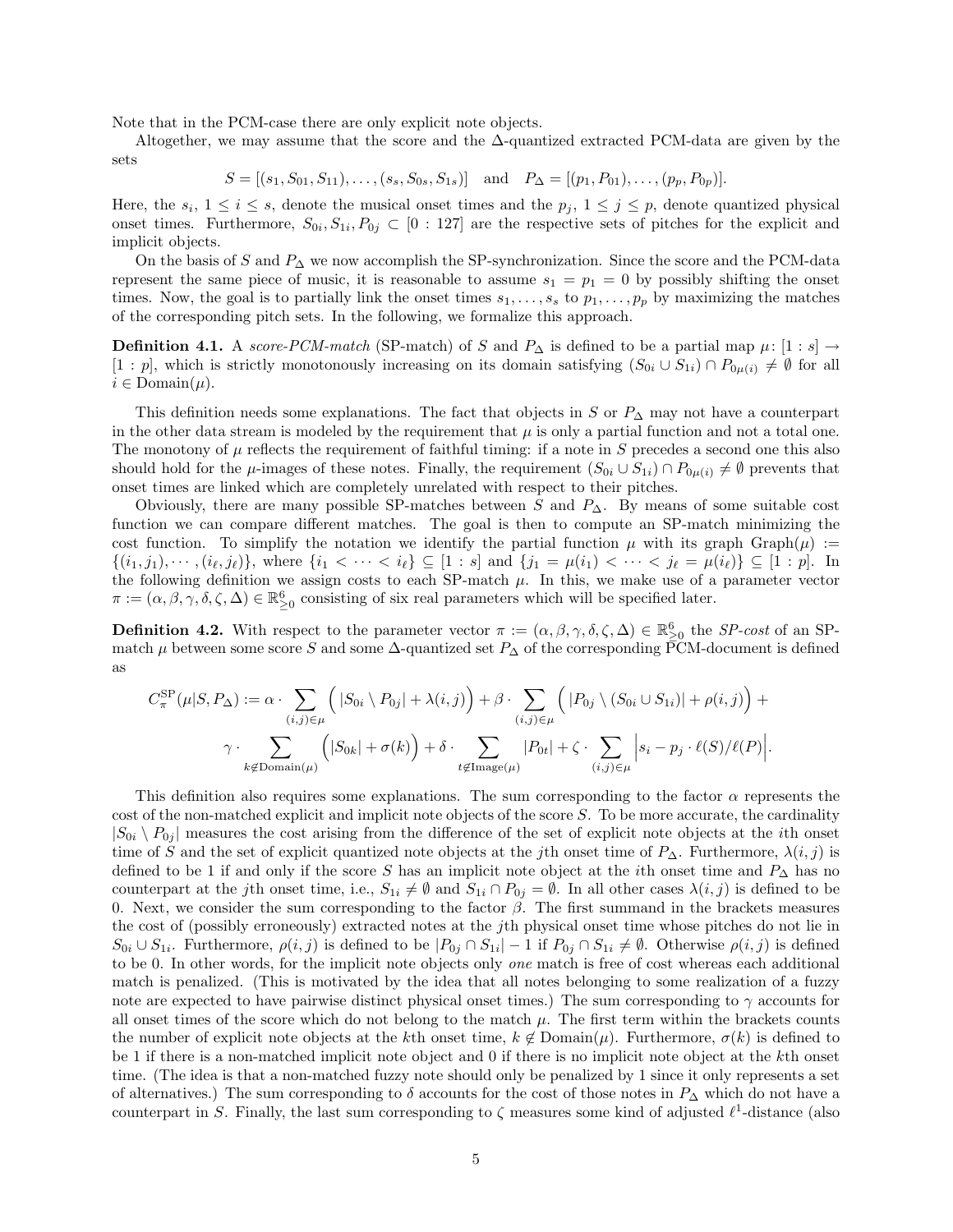known as Manhattan-distance) of the vector pairs  $(s_i, p_j)_{(i,j)\in\mu}$ , where  $\ell(S)$  and  $\ell(P)$  denote the differences of the last and the first musical respectively physical onset times (a kind of musical and physical duration). By this sum one penalizes matches with large relative time deviations thus preventing large global deviations in the synchronization.

In the following we fix some parameter vector  $\pi$ , a preprocessed score S, and quantized extracted PCMdata  $P_{\Delta}$ . Note that if  $\mu$  is an SP-match then also  $\mu' := \mu \setminus \{(i,j)\}\$ for some  $(i,j) \in \mu$ . An easy computation shows

$$
C_{\pi}^{\rm SP}(\mu|S, P_{\Delta}) - C_{\pi}^{\rm SP}(\mu'|S, P_{\Delta}) = \alpha \cdot (|S_{0i} \setminus P_{0j}| + \lambda(i, j)) + \beta \cdot (|P_{0j} \setminus (S_{0i} \cup S_{1i})| + \rho(i, j)) - \gamma \cdot (|S_{0i}| + \sigma(i)) - \delta \cdot |P_{0j}| - \zeta \cdot |s_i - p_j \cdot \ell(S)/\ell(P)|.
$$
\n(1)

Now, one can determine a cost-minimizing SP-match by means of dynamic programming. We recursively define a matrix  $C = (c_{ij})$  with  $i \in [0:s]$  and  $j \in [0:p]$ . First, initialize  $c_{0j} := c_{i0} := C_{\pi}^{\text{SP}}(\emptyset | S, P_{\Delta})$  for all  $i \in [0:s], j \in [0:p]$ . Note that this accounts for the costs that there is no match at all between S and  $P_{\Delta}$ . At position  $(i, j) \in [1:s] \times [1:p]$  the value  $c_{ij}$  expresses the cost for a cost-minimizing SP-match within the subset  $[1:i] \times [1:j] \subset [1:s] \times [1:p]$ . Hence,  $c_{sp}$  expresses the minimal cost of a global SP-match. For  $(i, j) \in [1:s] \times [1:p]$ , the value  $c_{ij}$  is defined as

$$
c_{ij} := \min\{c_{i,j-1}, c_{i-1,j}, c_{i-1,j-1} + d_{ij}^{\text{SP}}\},\
$$

where

$$
d_{ij}^{\rm SP} := \begin{cases} \text{ right hand side of Eq. (1)}, & \text{if } (S_{0i} \cup S_{1i}) \cap P_{0j} \neq \emptyset, \\ 0, & \text{otherwise.} \end{cases}
$$

Using the resulting matrix  $C$ , the following procedure computes a cost-minimizing SP-match:

SCORE-PCM-SYNCHRONIZATION $(C,s,p)$ 1  $i := s, j := p$ , SP-Match := Ø 2 while  $(i > 0)$  and  $(j > 0)$ 3 do if  $c[i, j] = c[i, j - 1]$ 4 then  $j := j - 1$ 5 else if  $c[i, j] = c[i - 1, j]$ 6 then  $i := i - 1$ 7 else SP-Match := SP-Match ∪  $\{(i,j)\}\,$ ,  $i := i - 1$ ,  $j := j - 1$ 8 return SP-Match

In the next section we give an example to illustrate this procedure and report some of our experiments. As we mentioned before, SM- and MP-synchronization can be done similarly to the SP-case. Furthermore, other synchronization problems such as synchronization of two PCM-data streams  $P_1$  and  $P_2$  ( $P_1P_2$ synchronization) may be achieved by using a score S as a reference and carrying out both an  $SP<sub>1</sub>$ - and an SP2-synchronization.

We conclude this section with some comments on the parameter vector  $\pi := (\alpha, \beta, \gamma, \delta, \zeta, \Delta)$ . In most of our experiments we set the quantization constant to  $\Delta = 50$  ms. This threshold was chosen since it represents a good compromise between psychoacoustically distinguishable asynchronisms of chords and the shortest possible musical note durations. By the parameters  $\alpha$  and  $\beta$  one can weight the cost for the symmetric difference of pitch sets corresponding to matched onset times, whereas by the parameters  $\gamma$  and  $\delta$  one can weight the cost of those note objects which do not have a counterpart in the other data stream. One meaningful standard choice of the parameters is  $\alpha = \beta = \gamma = \delta = 1$ . However, if one wants to penalize non-matched onset times, for example, one may increase  $\gamma$  and  $\delta$ . In the case  $\zeta = 0$  the last sum of the cost function remains unconsidered. Increasing  $\zeta$  will hamper matches  $(i, j)$  whose onset times  $s_i$  and  $p_j$  differ too much with respect to their relative positions in their respective data stream. In other words, excessive global time divergence in the synchronization of the two data streams can be controlled.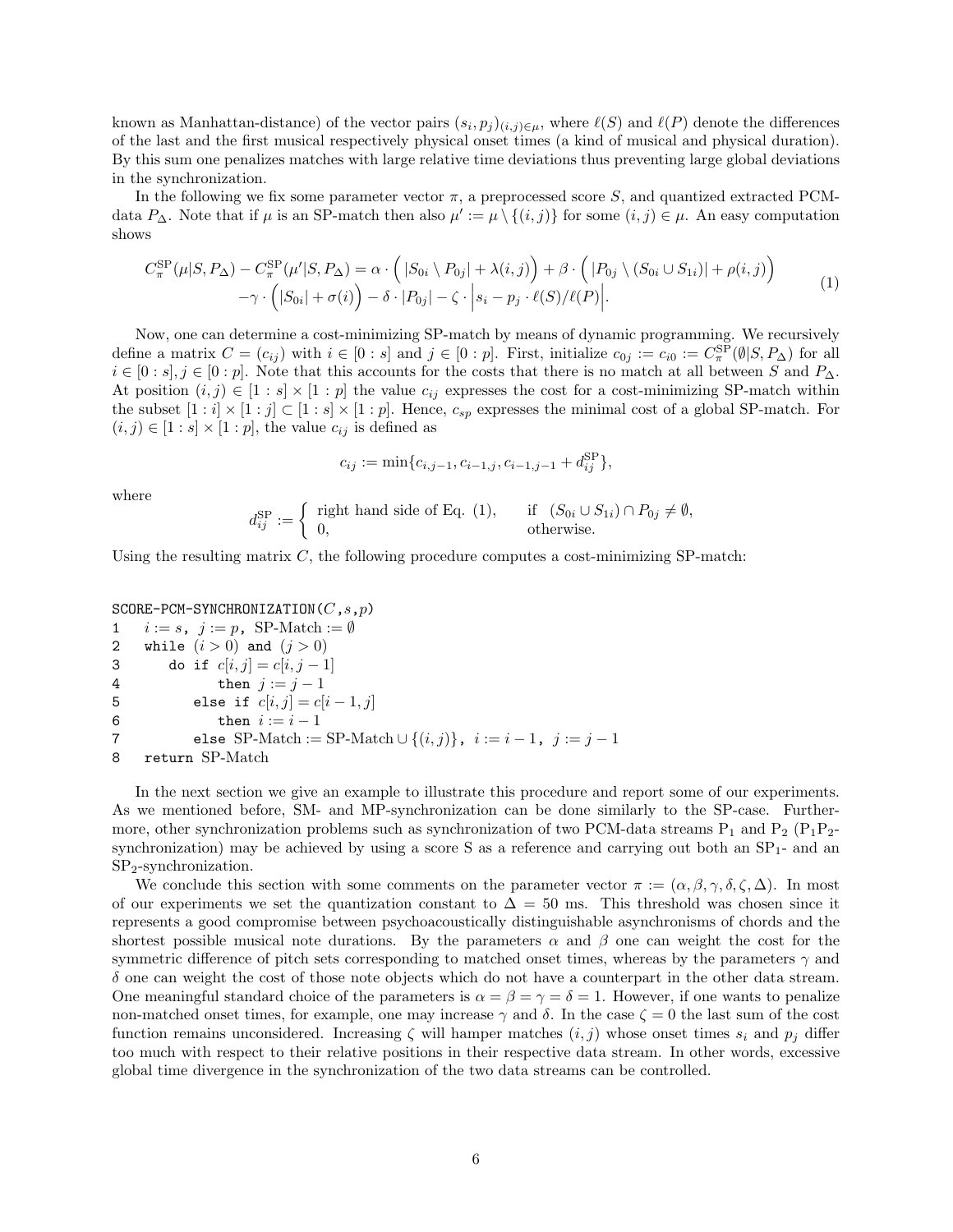### 5 Examples and Experiments

We illustrate the SP-synchronization by means of the example from Fig. 2. The score S represents the first four measures of the Aria. The PCM-version P represents a recording of the same measures performed on a Steinway grand piano. The physical length is  $\ell(P) = 13$  sec. The quantization constant is set to  $\Delta = 50$ ms. In the following, we restrict ourselves to the second measure, where two appoggiaturas appear in the right hand of the score. Those are modeled by fuzzy notes. The following table shows the note objects of the score S and the  $\Delta$ -quantized extracted PCM-data  $P_{\Delta}$ .

| S |       |              |              | $P_{\Delta}$ |          |                  |  |
|---|-------|--------------|--------------|--------------|----------|------------------|--|
| i | $s_i$ | $S_{0i}$     | $S_{1i}$     |              | $p_i$    | $P_{0j}$         |  |
| 5 | 3     | $\{54, 81\}$ | Ø            |              | $3.86\,$ | $\{54, 81\}$     |  |
| 6 | 3.5   | Ø            | $\{78, 79\}$ | 8            | 4.47     | ${79}$           |  |
|   |       |              |              | 9            | 4.75     | $\{66, 78\}$     |  |
| 7 | 4     | ${57}$       | $\{74, 76\}$ | 10           | 5.06     | $\{57, 66, 76\}$ |  |
|   |       |              |              | 11           | 5.71     | ${57, 74}$       |  |
| 8 | 5     | $\{62\}$     | Ø            | 12           | 6.39     | ${57, 62}$       |  |

This example also illustrates two typical phenomena appearing in the extracted PCM-data. Firstly, in position  $j = 10$  the extracted note of pitch 57 also appears in positions 11 and 12. This can be explained as follows: this note continues to sound and, at every new note attack (e.g., note of pitch 74 at position 11 or note of pitch 62 at position 12), the extraction algorithm again interprets the note of pitch 57 as a "new" note. Secondly, in position 9 appears an "erroneously" extracted note of pitch 66 which differs from the expected note of pitch 78 by an octave. This might be caused by the harmonics of the still sounding note of pitch 54 at position 7 and the new note of pitch 78 at position 9. Actually, these "octave errors" are typical for the extraction algorithm. To tackle this problem one can restrict oneself to only considering pitches which are reduced modulo 12 when using the note parameters as input for the synchronization algorithm. In spite of this reduction one is still left with sufficient information for a successful synchronization. The following table shows the part of the cost matrix  $C = (c_{ij})$  corresponding to the second movement using the parameter vector  $\pi = (1, 1, 1, 1, 22, 50)$  and a modulo 12 reduction of the pitches:

|   | II 6                  |                                                      |                                                            |                   | 10                                  | 11                | 12 |
|---|-----------------------|------------------------------------------------------|------------------------------------------------------------|-------------------|-------------------------------------|-------------------|----|
|   |                       | $4 \parallel 114.8476 \quad 114.8476 \quad 114.8476$ |                                                            | 114.8476 114.8476 |                                     | 114.8476 114.8476 |    |
|   |                       |                                                      | $5 \parallel 114.8476$ 111.8700 111.8700 111.8700 111.8700 |                   |                                     | 111.8700 111.8700 |    |
|   |                       | 6   114.8476 111.8700 110.8132                       |                                                            |                   | 110.8132 110.8132 110.8132 110.8132 |                   |    |
|   | 7   114.8476 111.8700 |                                                      | 110.8132                                                   |                   | 110.8132 107.4704                   | 107.4704 107.4704 |    |
| 8 | 114.8476 111.8700     |                                                      | 110.8132                                                   |                   | 110.8132 107.4704 107.4704 106.7956 |                   |    |

From C one can compute the global SP-match  $\mu$ . For the second measure this gives the matches  $\{(5,7), (6,8), (7,10), (8,12)\}\$  which are also printed in bold face in the above table. Note that the SPalgorithm has matched for both appoggiaturas of the score S the corresponding fuzzy notes at position  $i = 6$ and  $i = 7$  respectively with the corresponding first notes of the appoggiaturas of  $P_{\Delta}$  at position  $j = 8$  and  $j = 10$  respectively.

We have implemented a prototype of the extraction algorithms from Section 3 and the synchronization algorithms in the MATLAB programming language and tested our algorithms for SM-, SP-, and MPsynchronization on a variety of classical polyphonic piano pieces of different complexity and length (ranging from 10 to 60 seconds) played on various instruments. Furthermore, we have systematically generated a library of more than one hundred test pieces both in MIDI- and PCM-format played on a MIDI-piano, a Steinway grand piano, and a Schimmel piano. In some of those pieces our player has deliberately built in excessive accelerandi, ritartandi, rhythmic distortions, and wrong notes. Even in these extreme situation, where one unsurprisingly has many "erroneously" extracted note objects which considerably differ from the score-data, our SP-synchronization algorithm resulted in good overall global matches which are sufficient for the applications mentioned in the introduction. Even more, in case of rather accurate extracted note parameters our synchronization algorithms could resolve subtle local time variations in some interpreted version of the piano piece. For further details and results of our experiments we refer to [1].